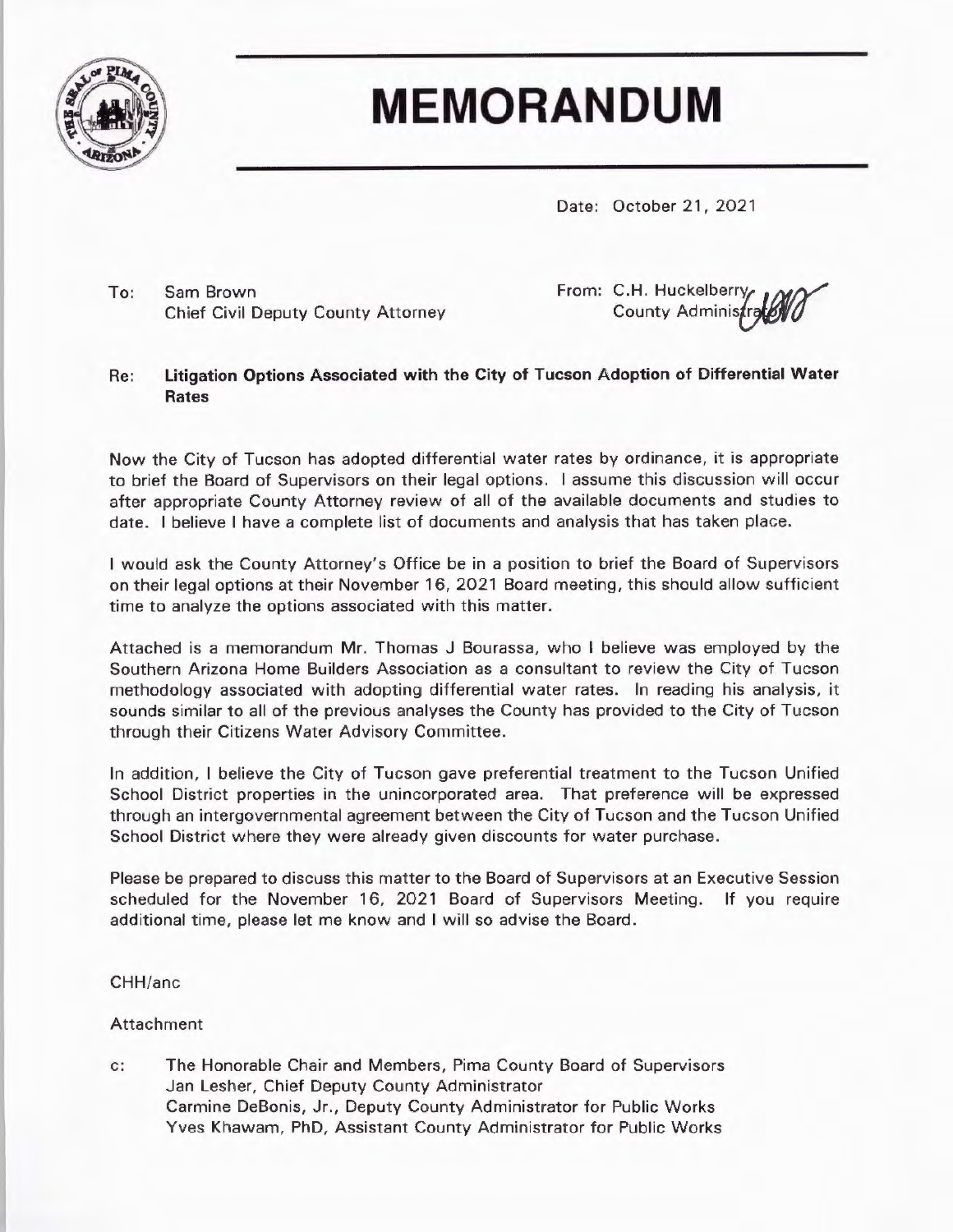## **MEMORANDUM**

| TO:          | David Godlewski, President<br>Southern Arizona Home Builders Association |
|--------------|--------------------------------------------------------------------------|
| <b>FROM:</b> | Thomas J. Bourassa, CPA                                                  |
| DATE:        | October 18, 2021                                                         |
| RE:          | City of Tucson Cost of Service Study Supporting Differential Rates       |

For many decades, the City of Tucson (City) has provided water utility service to customers within and outside its municipal boundaries. These customers include persons and businesses situated in other municipalities, on tribal lands, and in unincorporated areas within Pima County. In effect, the City has operated as a regional water provider. The City's customers have always been subject to the same water rates and charges, regardless of whether they are located within the City, within another municipality, on tribal land, or within an unincorporated area.

On June 22, 2021, the Tucson Mayor and Council approved a differential rate structure for certain Tucson Water customers located within unincorporated Pima County (Outside City Customers) with an effective date of December I, 2021. This rate structure will not apply to the other customers of the City (Inside City Customers<sup>1</sup>). Subsequent to this decision, a Cost of Service Study ("COSS") was prepared by Raftelis on behalf of the City and submitted to the Citizens Advisory Committee on September 15, 2021.

While a higher charge for utility service to Outside City Customers is allowed, they must be justified by actual cost differences and cannot be simply policy considerations. In that regard I have three primary areas of concern with respect to the COSS: (I) the validity of the basis for the classification of customers as Inside City Customers versus Outside City Customers; (2) whether the assumptions used and construction of the allocation factors employed in allocating both rate base components and operating costs overall and between the Inside City Customers and Outside City Customers are fair and reasonable; and (3) whether a rate of return differential for determining the cost of service between Inside City Customers and Outside City Customers is justified.

Inside City Customers vs. Outside City Customers - The concept of ownership, under which the Inside City Customers are treated as "owners" of the municipal utility, and Outside City Customers) are treated as non-owners, is severely strained in the COSS's Utility Approach and, in my view, constitutes a significant deficiency. A fundamental basis for the use of the Utility Approach for a government-owned utility system is the concept of ownership, i.e., owners

<sup>&</sup>lt;sup>1</sup> Inside City Customers include a sizeable number of customers that are located in other municipalities and on tribal lands. Thus, the use of "Inside City Customers" as a term to describe the customers being charged higher rates is misleading. Only some customers outside the City's boundaries will receive rate increases.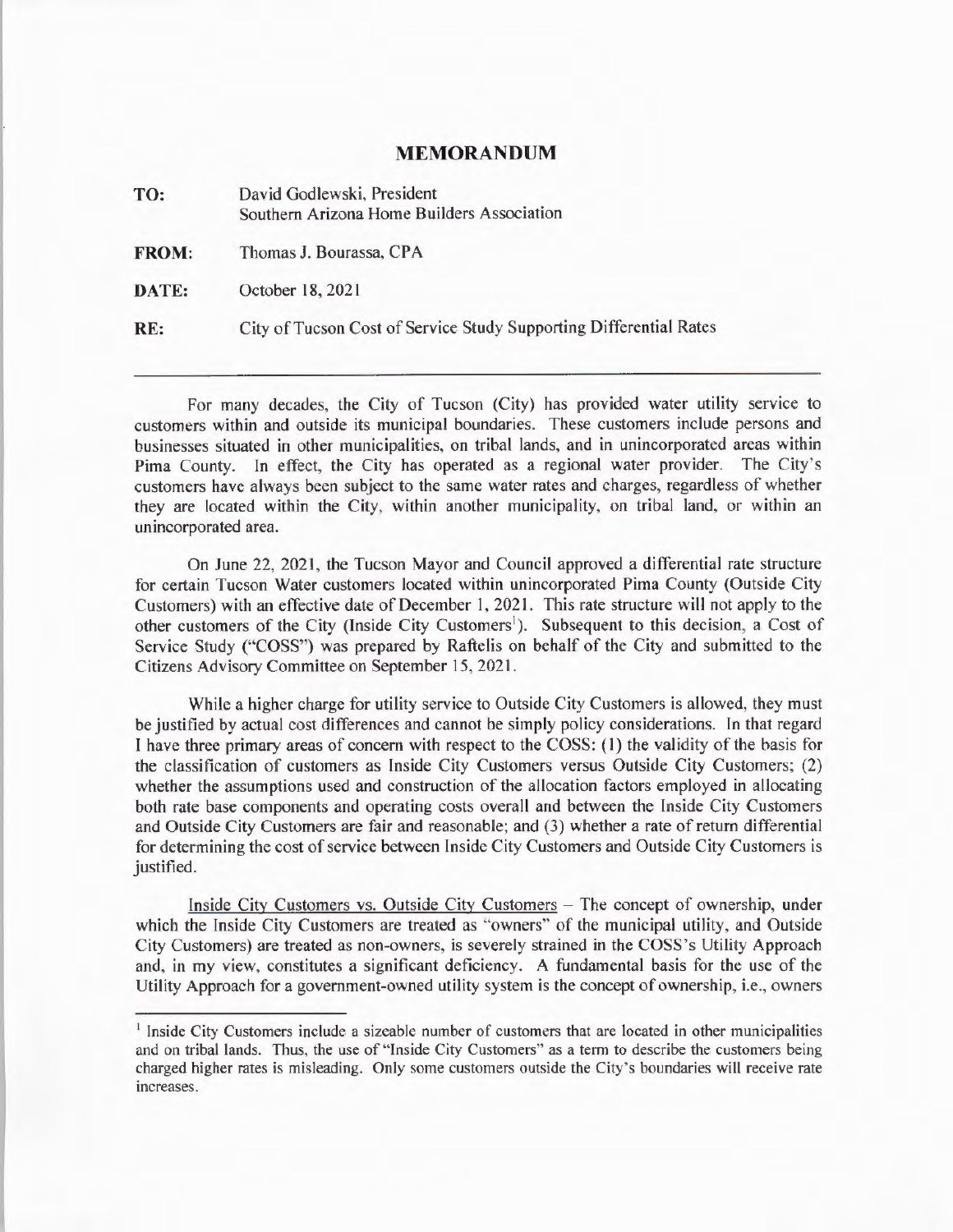and non-owners. A government-owned utility may be considered to be the property of the citizens within the city. As such, the customers within the city may be considered ownercustomers and who sometimes bear the risks and responsibilities of utility ownership. Outside City Customers may bear a different responsibility for costs. The ownership concept therefore serves as a fundamental basis for determining differences in the cost of service, including the allocation of risk, between owner-customers and non-owner customers.

In classifying customers in the Tucson COSS, however, the basic concept of ownership is severely violated. Inside City Customers (owners) are classified on the basis of whether they are located in an incorporated area of Pima County and not whether the customers are located within the City of Tucson. City customers within incorporated areas such as the Town of Marana, the Town of Oro Valley, and City of South Tucson are included in the Inside City Customers class and considered utility owners. Further, customers within tribal lands controlled by the Pascua Yaqui and the Tohono O' odham are included in the Inside City Customers class and considered utility owners. These customer groups are clearly not customers located with the City of Tucson boundaries and are not customer-owners under the concept of ownership. Therefore, it is obviously improper to assign greater risk to the Inside City Customers class in the COSS.

Assumptions and Allocation Factors - The assumptions and computation of the allocation factors used in the COSS should be examined in detail and validated, particularly customer characteristics such as usage and demand factors. The customer usage and demand factors are primary factors in allocating rate base, operating and maintenance expenses, and depreciation, and thus are consequential in the assignment of costs between the two classes of customers. The COSS authors state that the demand factors are based upon monthly production data. In other words, they are not based upon a customer demand study. While use of production data may serve as an alternative to a customer demand study it requires making assumptions about class demand patterns and peaking factors. However, the sources and validity of the data used to allocate plant and costs are unknown. The COSS fails to disclose how the demand calculations were made and what assumptions were used. This information is necessary to ensure that the assigned customer demands reconcile to observed system production as well as to ensure accuracy and prevent subsidization between customer classes.

For some types of expenses, therefore, there are serious concerns as to whether the allocation factors reasonably reflect the customers causing the costs. For example, it is not clear whether the general and administrative expenses (director office and business services expenses) are fairly allocated. If these costs are primarily being allocated using commodity (base) and demand (peak day, peak hour) factors, this would be a serious problem. General and administrative expenses typically do not vary by volume of water sold or by peak demand usage.

Another example concerns fees and charges for the Central Arizona Project (CAP) water and related treatment costs. It is not clear whether or to what extent Outside City Customers benefit from the City's CAP water allocation, and therefore whether CAP-related costs are reasonably allocated to Outside City Customers. The same is true for other water treatment costs to address contamination and other water quality issues within the City. As one more example, while the water distribution system has been identified and segregated, other water system assets have not been. For example, are there water production and distribution facilities serving Outside City Customers in lieu of the facilities used to treat and deliver CAP water within the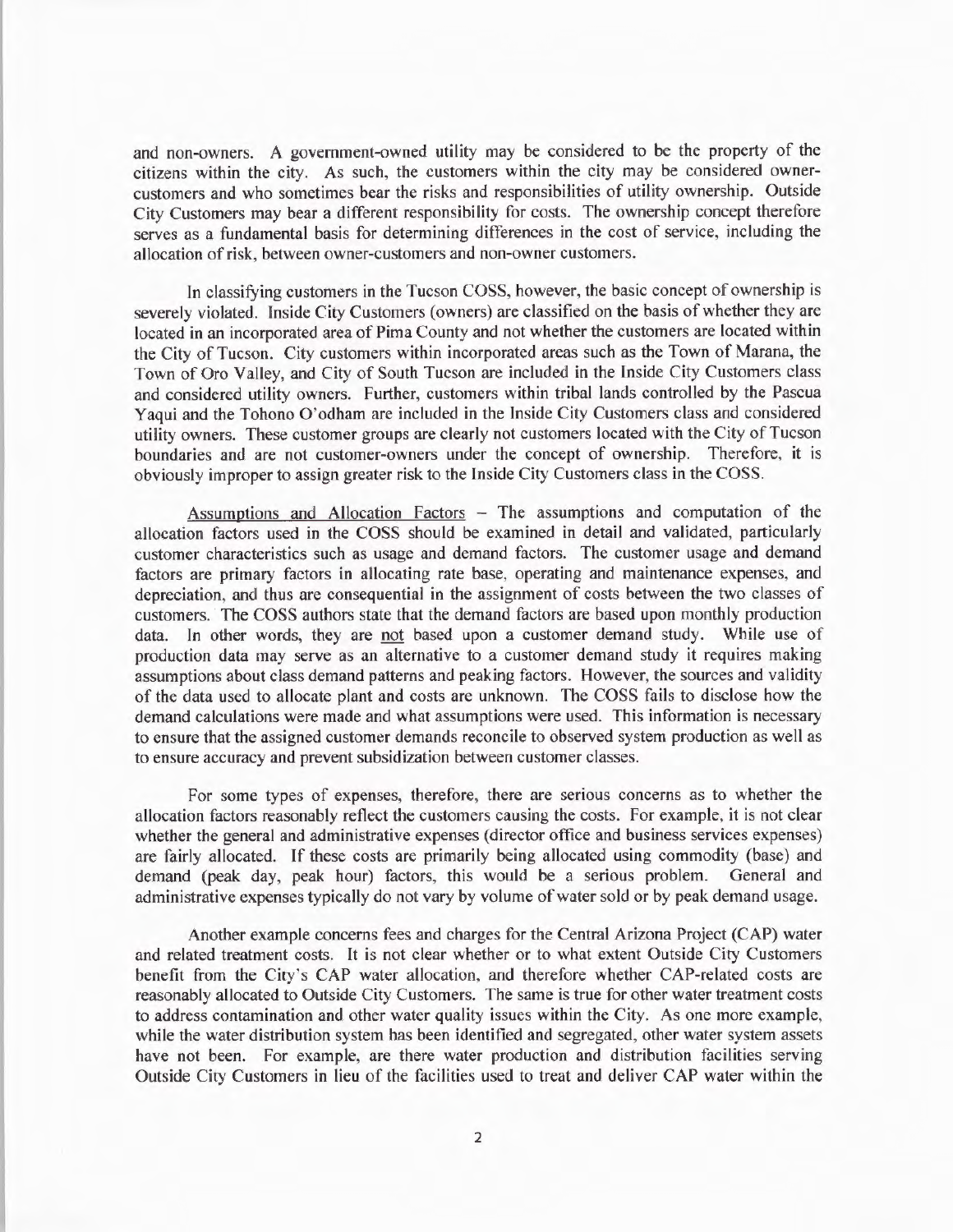City? Thus, there are serious concerns about whether other assets and/or capital expenditures may only benefit, or mostly benefit, one class versus the other class of customers. If those circumstances exist, then the assets should be separately identified and the cost of the assets and the related depreciation and operating and maintenance expenses should be separately allocated.

These are just a few examples of why the COSS 's conclusion that even if there is no rate of return differential, there is still a cost-based differential of approximately 5% is highly questionable.

Differential Rates of Return  $-$  The COSS states that the differential rate of return approach allows for the recognition of the risks borne by the Inside City Customers ( considered to be owners) by applying a higher rate of return to the rate base allocated to Outside City Customers (considered to be non-owners). Putting aside the concerns over fiction of classifying customers as "owners" and "non-owners" discussed previously - particularly when some of the "owners" are located in other municipalities and on tribal land, the COSS does not explain the basis for the difference in risk, nor is there any attempt to quantify the risk differential between the two customer classes. The COSS only states that the decision to base the Outside City Customer rates using a rate of return differential was based on City policy. Without a specific rate of return differential determined by a risk study or analysis, the COSS arbitrarily provides for a range of rate of return differentials from 1% to 5% from which the City may choose.

I do not believe there is a risk differential between the Inside City Customers and Outside City Customers because there is no discernable difference in the risks and the responsibilities for costs between the two classes. Risk implies uncertainty regarding both the amounts and timing of expected revenue or income and the availability of financial resources to fund utility capital requirements. The City of Tucson Water Department is a regional water provider and operates as a separate enterprise fund. The enterprise fund is financially self-sustaining; its operational needs and capital needs are entirely supported by utility rates charged to its utility customers. As a regional water provider, the City is a monopoly service provider with captive customers. Because neither class of customers has an option of leaving the system and bears the same responsibilities for cost, there is no difference in business risk<sup>2</sup> or financial risk.<sup>3</sup> Further, because there is no chance of Outside City Customers leaving the City's system to start their own water utility, there is no difference in liquidity risk.<sup>4</sup> I am not aware of any facts or circumstances which would result in a higher degree of risk for Outside City Customers than for Inside City Customers under the circumstances.

A claim that the City of Tucson General Fund "backstops" the City's water enterprise fund and therefore faces greater risk as an "owner" has little merit under the circumstances. The general fund does not backstop the financial needs of the enterprise fund. All customers of the utility pay for the financial needs of the enterprise fund through rates and charges for water service. There is nothing in the COSS indicating that the City's water enterprise operates at a

<sup>&</sup>lt;sup>2</sup> Business risk is the uncertainty and consequence of events that result in the inability to collect sufficient revenues to meet financial obligations and pay required capital costs that fund plant and other assets.

<sup>&</sup>lt;sup>3</sup> Financial risk is the uncertainty that the utility will have the cash flow necessary to meet its financial obligations.

<sup>4</sup> Liquidity risk is the uncertainty that investments in infrastructure will not be recovered.